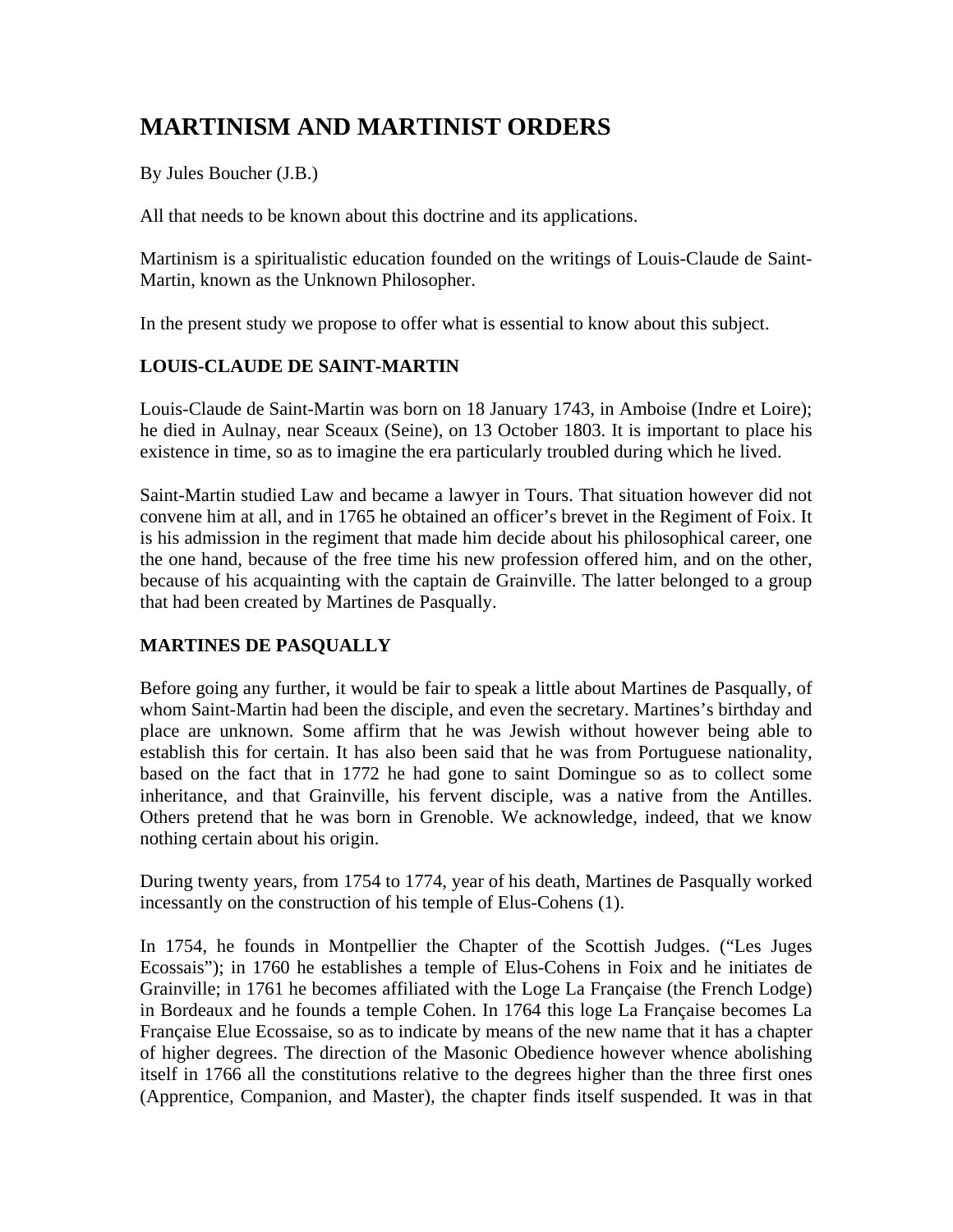very year 1766 that Martines came to Paris and founded a Cohen Temple with Bacon de la Chevalerie, Jean-Baptiste Willermoz, Fauger d'Igneacourt, the comte de Lusignan, Henri de Loos, de Grainville, etc. In 1767, he established his Sovereign Tribunal which came to regent the whole Order of Elus-Cohens.

In 1768 Martines de Pasqually met Saint-Martin who was introduced to him.

That meeting came to have some great importance for each one of them (2).

Pasqually's personality and teachings made a profound and durable impression on Saint-Martin. And Martines himself was influenced by Saint-Martin.

The latter left the military service in 1771 and became Martines's secretary.

Martines, who until then had but sketched a bit everywhere his Order Cohen in a somehow incoherent way, put order into it, and sent more precise instructions, rituals, etc.(3). We recognize right there Saint-Martin's collaboration.

In 1773, Martines leaves for Saint-Domingue, and dies on 30 September 1774.

## **THE "TREATY ON REINTEGRATION"**

Martines de Pasqually has exposed his doctrine in a book: Treaty of Reintegration of Beings in their primary properties, spiritual and divine virtues and powers (Traite de la Reintegration des Etres dans leurs premieres propriétés, vertus et puissances spirituelles et divines). This book was published in 1899 by the Bibliotheque Chacornac (Library). Prior to that publication, only some manuscripts were known that differed in their form of expression although their foundations remained the same.

This work is difficult to read and easily discouraging. Martines exposed his theory of the Fall and of the Reintegration. Some excerpts might give some idea about Martines's work:

"Before time, G-d emanated spiritual beings, for His own glory, in His divine immensity…thus they were free and distinct from the Creator and one cannot refuse them the free will with which they had been emanated without destroying in them the faculty, the property, the personal and spiritual virtue that were necessary to them so as to operate with precision within the boundaries where they were to exercise their power... (p. 7).

How could (these spiritual beings) they condemn the divine eternity? It is by willing to give the Eternal an emanation equal to their own, perceiving the Creator as a being similar to themselves, and that consequently spiritual creatures may be born from them who might depend at once on them in the same way that they themselves depended on the One who had emanated them. This is what we may call the principle of spiritual evil, while being assured that any bad will conceived by the spirit is always criminal before the Creator, even if the spirit would not put it into effect. It is in punishment for that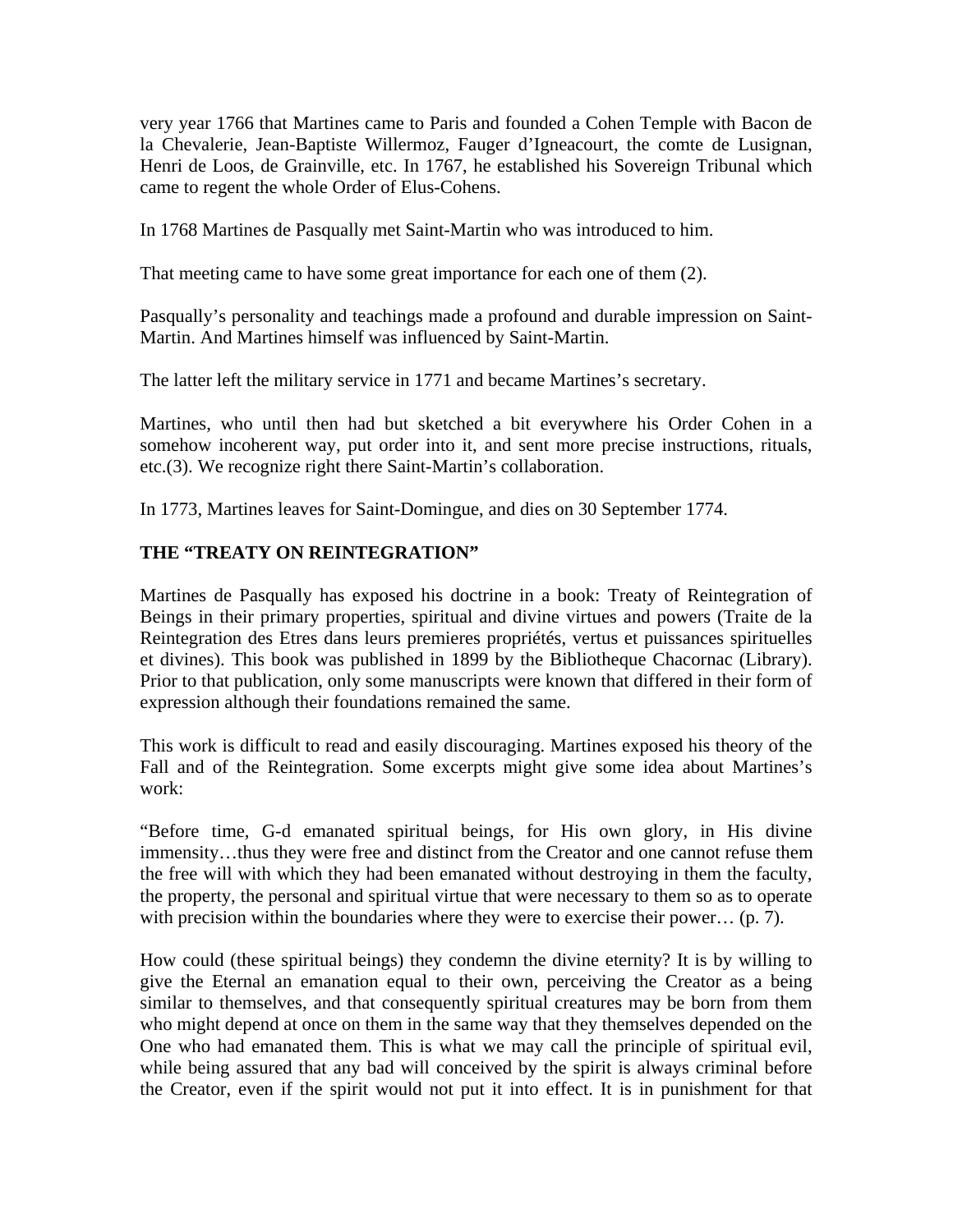simply criminal will that the spirits have been precipitated by the Creator into places of subjection, deprivation, of misery impure and contrary to their spiritual being who used to be pure and simple by means of their emanation… (p.11-12).

Just when these demons or perverts spirits had conceived to operate their own emanating will, similar to the Creator's, they were precipitated into dark places for an immense duration of time, by the immutable will of the Creator. These fall and punishment prove us that the Creator could not ignore the thought and the will of His creation; these thought and will, good or bad, are to be heard directly by the Creator who receives or rejects them. We would therefore be wrong to say that evil comes from the Creator, under the pretext that everything emanates from Him. Out of the Creator came any spiritual being, good, saintly, and perfect: no evil is and can be emanated by Him. We may ask ourselves however, wherefrom that evil has emanated? I would say that evil is born from the spirit and it is not created…" (p. 17-18).

The Traite de la Reintegration is a compacted work of about four hundred pages, with no division into paragraphs or chapters. Often Martines comments the Scriptures and gives an explanation of the Hebraic names. It has been said earlier that Martines was Jewish. Here is now the distinction he makes between the meanings of the words: Jew, Hebrew, and Israelite:

"The word Jew means just; and the Judaic language means the language of the holiness of the divine Spirit that directs the operation of these just men. The word Hebrew means the posterity of a wise man whom the Scriptures call Heber; and the Hebraic language means the language of the posterity of Heber. This language is however very different from the Judaic one because there is, among the Heber posterity, none of these true men just or Jew, and that, for all the time past, no one has been created by the Eternal to instruct perfectly that posterity with the true tongue it has lost, in spite that it believes to be its own and to follow it very exactly…I am using here the word Israelite although the name of Israel was not known yet in the time of which I am speaking. Israel means strong against G-d, and Israelite means strong in G-d. That is why I give that name to the Noachites sages of Noah's posterity. All this therefore teaches us that the word Hebrew means confusion, in the same way that the name of Israel teaches it to us very perfectly, given to that people by order of the Creator, and which means strong against the Eternal. Nothing in the world is nicer and stronger toward the Creator than the prayer and invocation of the Jews, and nothing more different and more plundering than the Hebrew heart. This must not surprise us, since that people no longer possess the divine laws and that it contents itself of the ceremonial which has been taken away from it in an ignominious way…" (p.193-194).

#### **SAINT-MARTIN**'**S "MASTERS"**

If Louis-Claude de Saint-Martin was under Martines de Pasqually's influence, there was another "master"' who should not be neglected: Jacob Boehme.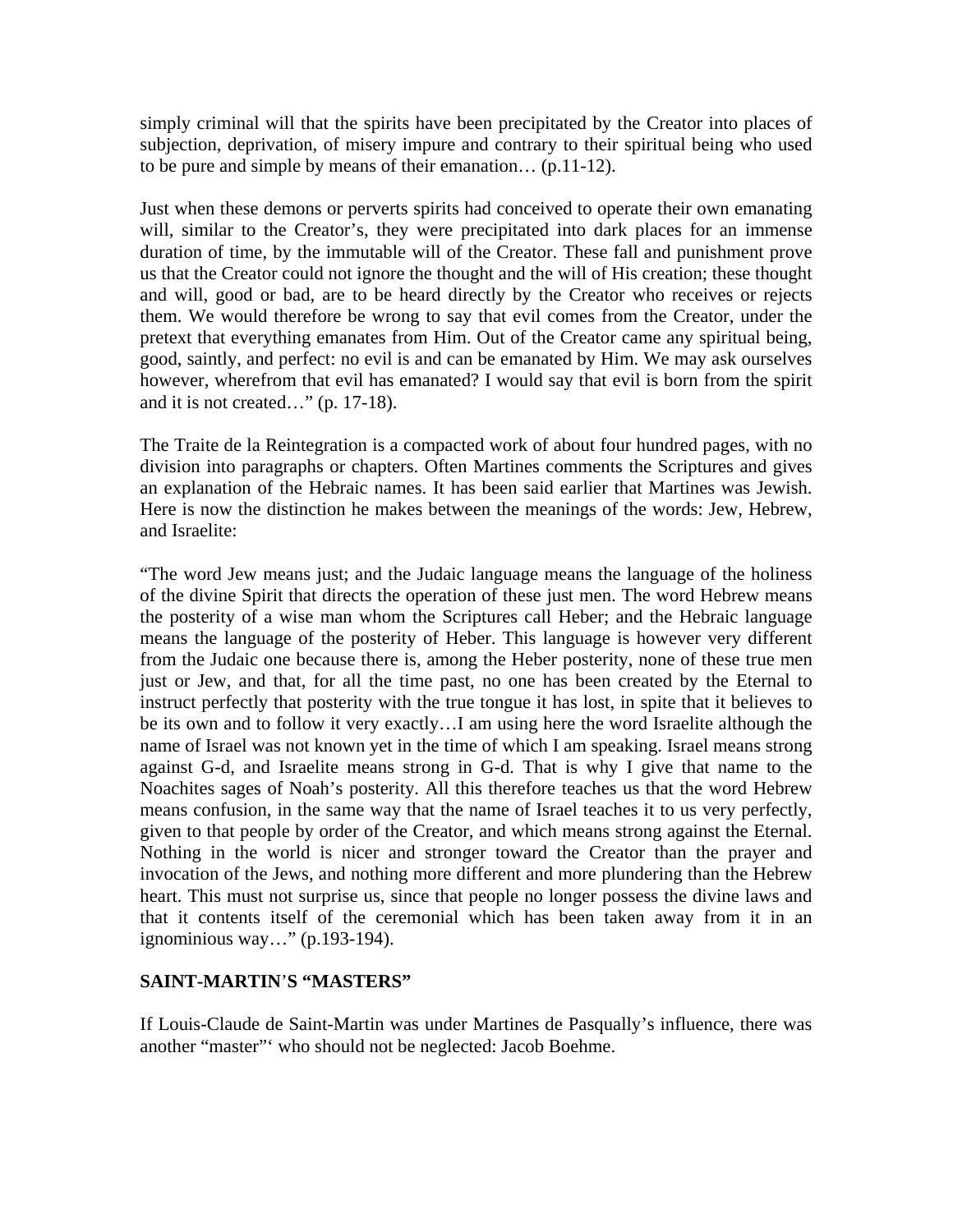Let us remember that Boehme, a German mystic, was born in 1575 and died in 1624; he wrote numerous works in a peculiar style, the terminology of which is alchemical or better, hermetical.

Saint-Martin was enthusiastic by the reading of Jacob Boehme and he translated into French several of his works.

Saint-Martin himself has summarized the influences that acted upon him in The Portrait of Saint-Martin, self-portrait published in his Posthumous Works. He wrote:

"It is a work from Abbadie entitled The Art of Knowing Oneself that I owe my detachment from things of this world. It is to Burlamaqui that I owe my taste for things natural about Man's reason and justice. It is to Martines de Pasqually that I owe my introduction to higher truths. It is to Jacob Boehme that I owe the most important steps I made in these truths".

The treaty of Jacques Abbadie: The Art of Knowing oneself, or the research of sources of Morale was published in 1692 and had numerous re-editing. Abbadie was a protestant theologian (1654-1727) of very great reputation. Saint-Martin was like Boehme, his posthumous disciple.

Burlamaqui, who was born and died in Geneva (1694-1748), was a jurist and a philosopher. His works have been printed under the general title Principles of the Law of Nature and People.

The sole master alive whom Saint-Martin dealt with was therefore Martines de Pasqually. Often it has been said that Swedenborg had influenced Saint-Martin, this is however doubtful, because Saint-Martin does not mention him. Let us remember that Swedenborg was a Swedish mystic who lived from 1699 to 1772.

## **SAINT-MARTIN'S PERSONALITY**

Saint-Martin was not a disciple, in the habitual meaning of that word. He affirmed very early his peculiar personality.

In Martines's teachings, the "Practical Works", occupy a large space. These works consisted of the evocation of what Martines named "The Thing", which manifested by "passages", that is to say, fleeting and luminous apparitions.

Saint-Martin rejected these operations as being too "material". "Are so many operations necessary, he said, to pray G-d?" Saint-Martin was a Freemason, not finding in Masonry however the high spirituality that was his, he retired from it, and demanded that his name be erased from the list where he was mentioned.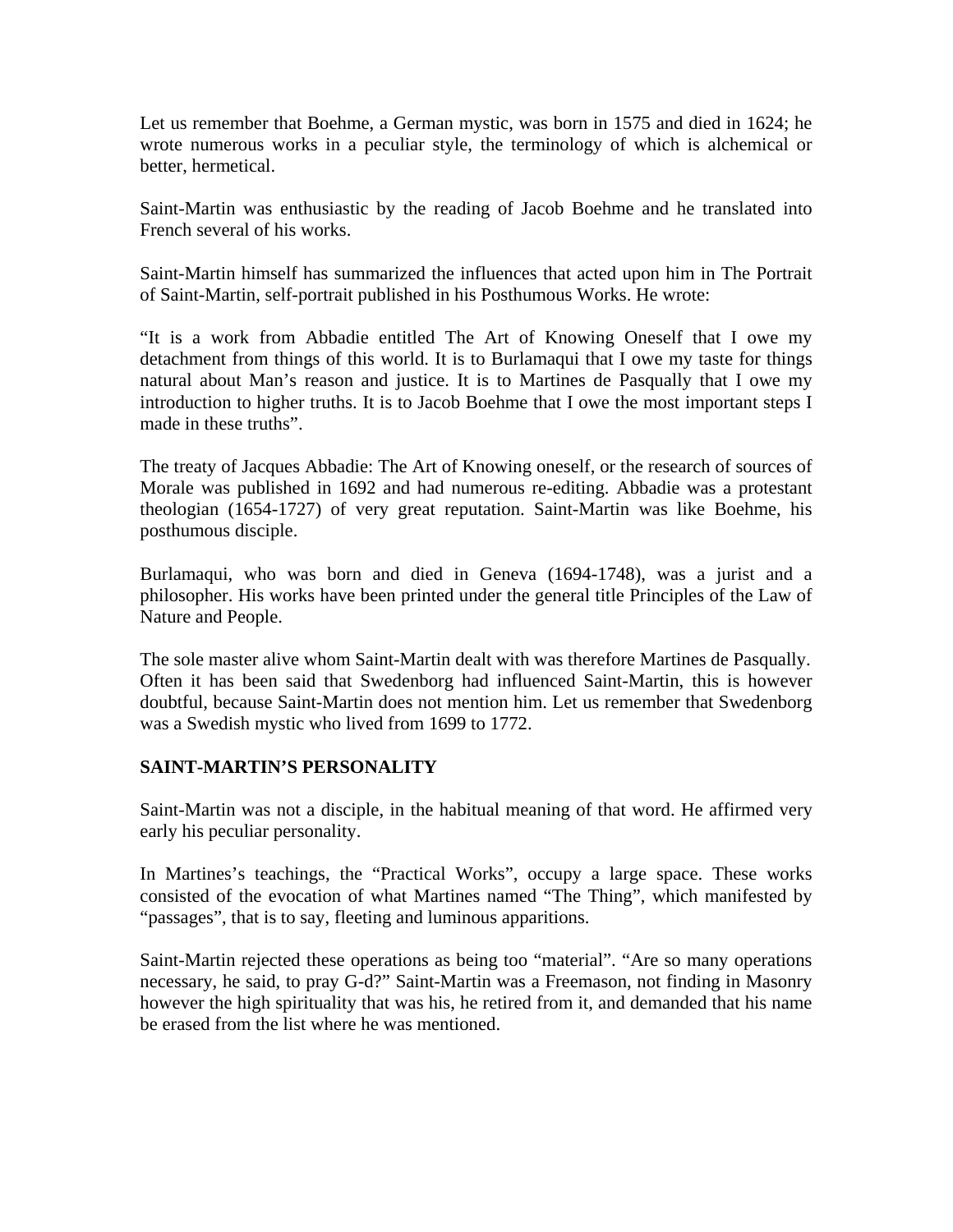Martines was also a Mason. He did above all attach himself to the institution and to the updating of high grades, but he did not succeeded to reform Masonry the way he wished it.

## **THE BOOK OF "ERRORS AND TRUTH"**

Following this introduction, we will briefly study Saint-Martin's written work.

His first work: Errors and Truth, or The Men called back to the Universal Principle of Science, was published in 1775, with the following subtitle: Work in which, while making the observers notice the uncertainty of their researches, and their continual contempt, we indicate the path to follow so as to acquire the physical evidence about the origin of good and evil, the sacred nature, the foundation of political governments, the authority of the sovereigns, civil and criminal Justice, the Languages and the Arts, by an unknown philosopher.

This work was composed by Saint-martin while he was a guest of Willermoz in Lyon.

"Willermoz and the little circle of loyal ones were acquainting with the work while Saint-Martin was writing it .They debated together on what could be said and what should not . It was not easy to decide and many times the discussions took place. The best proves about the existence of the non-material and divine world was precisely what they had sworn an inviolable secret. What degree of clarity, could one give about the notions: "on the why and how of things of which the knowledge is at all times reserved for a small number"?

 "They all agreed that such precious truths should not be expressed other than enigmatically, so as to safeguard the sacred engagements which in all centuries of the world have rigorously commanded to the initiates their silence and discretion." (4)

This explains why the obscurities and the reticence wanted that are found in this book.

## **JEAN-BAPTISTE WILLERMOZ**

The portrait of the Willermoz we have just mentioned deserves some attention.

Willermoz was born in Lyon in 1730 and died in the same in 1824. He was initiated in Masonry as soon as 1750, and in 1753 he founded The Lodge of Perfect Friendship, of which he was elected as Venerable. He organized Masonry in the entire Lyon region and in 1762-63 he becomes Grand master of the Mother-Lodge. In 1766, following the disorders that marked Masonry, we know that the meetings were forbidden by means of an edict and that the Count of Clermont, who was Grand Master, pointed out that "the Comite Directeur de Paris" suspended its works. It was that same year that Willermoz acquainted with Martines's Order and was admitted to it, in Versailles, by Martines himself.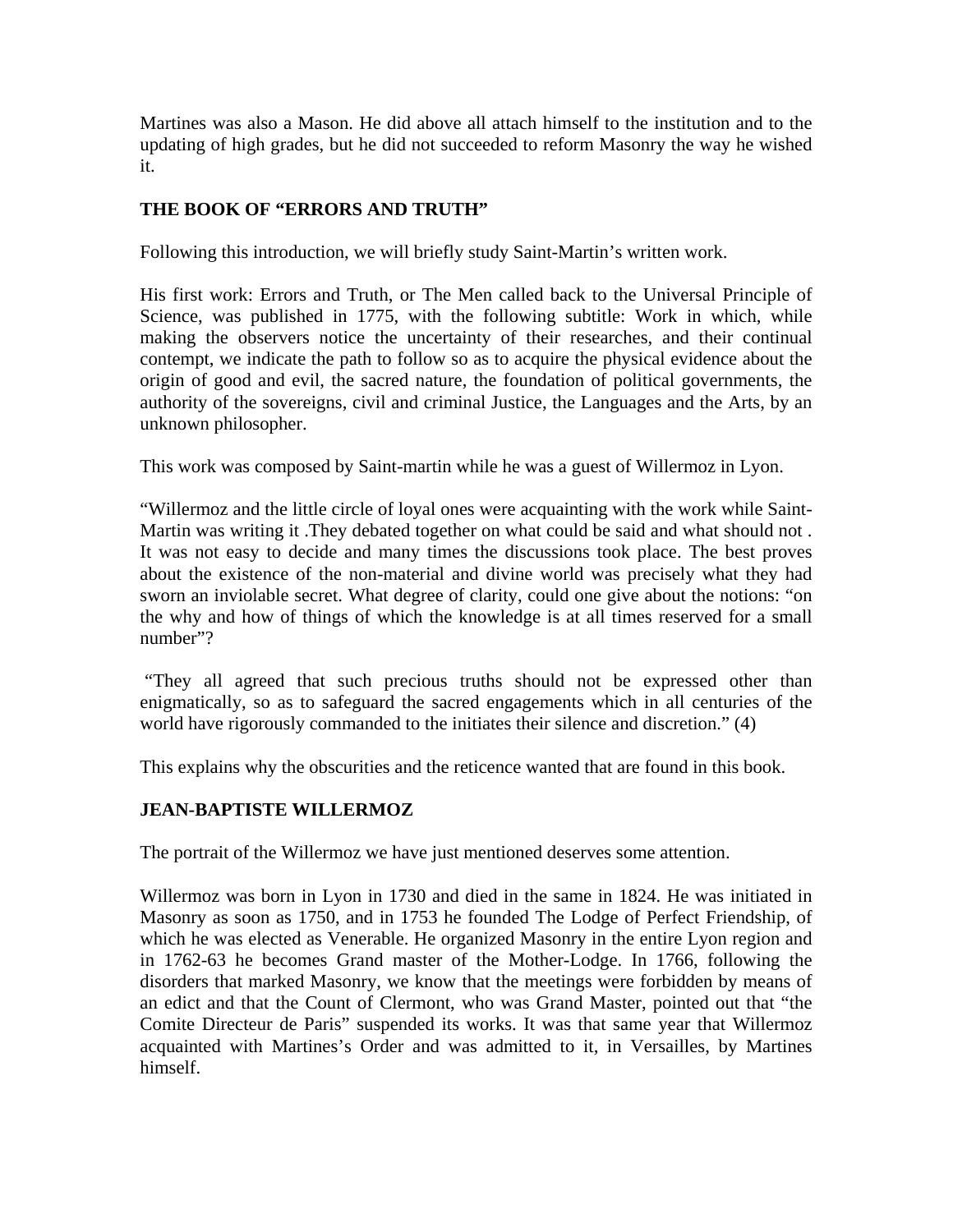In 1771, Willermoz received some instructions that emanate no longer from Martines, but rather from Saint-Martin, whose order and method he appreciated. Willermoz was a mystic very attached to the form of "experiences", although he was constantly disappointed. Saint-Martin tried to engage him into the "inner" path, but Willermoz, who, in ordinary life was a wise merchant, and by this means, essentially "practical", could not follow him. Willermoz needed "proves" so as to affirm his spiritualism.

## **MARTINES, SAINT-MARTIN, AND WILLERMOZ**

We should notice that these three men: Martines, Saint-Martin, and Willermoz, so different from one another, could have formed together a potent society.

Martines brought his initiator's dynamism and his own practical knowledge of magical operations. Saint-Martin brought his high mystique, his talent as a writer and analyst; Willermoz, his organizational ability and his practical idealism.

In such a society, Martines would have been the "body", Saint-Martin, the "spirit", and Willermoz the "soul", that is to say, the intermediary that binds the mind to the body.

In fact, Martines has left "Martinesism" and Saint-Martin, "Martinism". Two teachings which, if not opposed, are nonetheless very different. The first is an "outer" path, and the second, an "inner" path.

## **THE WORKS OF SAINT-MARTIN**

Saint-Martin's second work is le Tableau Naturel des Rapports qui existent entre Dieu, l'Homme et l'Univers published in 1782 (Natural Scope of Relations between G-d, Man, and the Universe). This work was printed again in 1900 by Papus, and was recently reedited in 1946. This work contains 22 chapters and because of that number we have wished to see in it an analogy with the 22 arcanes of the Tarot.

Then came: L'Homme de Desir (the Man of desire); Ecce Homo (1792); Le Nouvel Homme (1792) (the New Man); Considerations Philosophiques et religieuses sur la Revolution Française (1797) (Philosophical and religious considerations on the French revolution); Éclair sur l'Association Humaine (1797) (On Human Association); le Crocodile ou la Guerre du bien et du mal (1798) (the crocodile or the war between good and evil); le Ministere de l'Homme-Esprit (1802) (The Ministry of the Man-Spirit). This is only the citation of his principal works.

Saint-Martin translated some of Jacob Boehme's works, notably: l'Aurore Naissante ou la Racine de la Philosophie (the Nascent Dawn, or the root of philosophy); de l'Astrologie et de la Theologie (on Astrology and Theology). This work was published in 1800 and a reprinting (in French) was done in Milan in 1927.

This book is a marriage between Boehme's and Saint-Martin's thought. To this effect, the latter wrote in his introduction: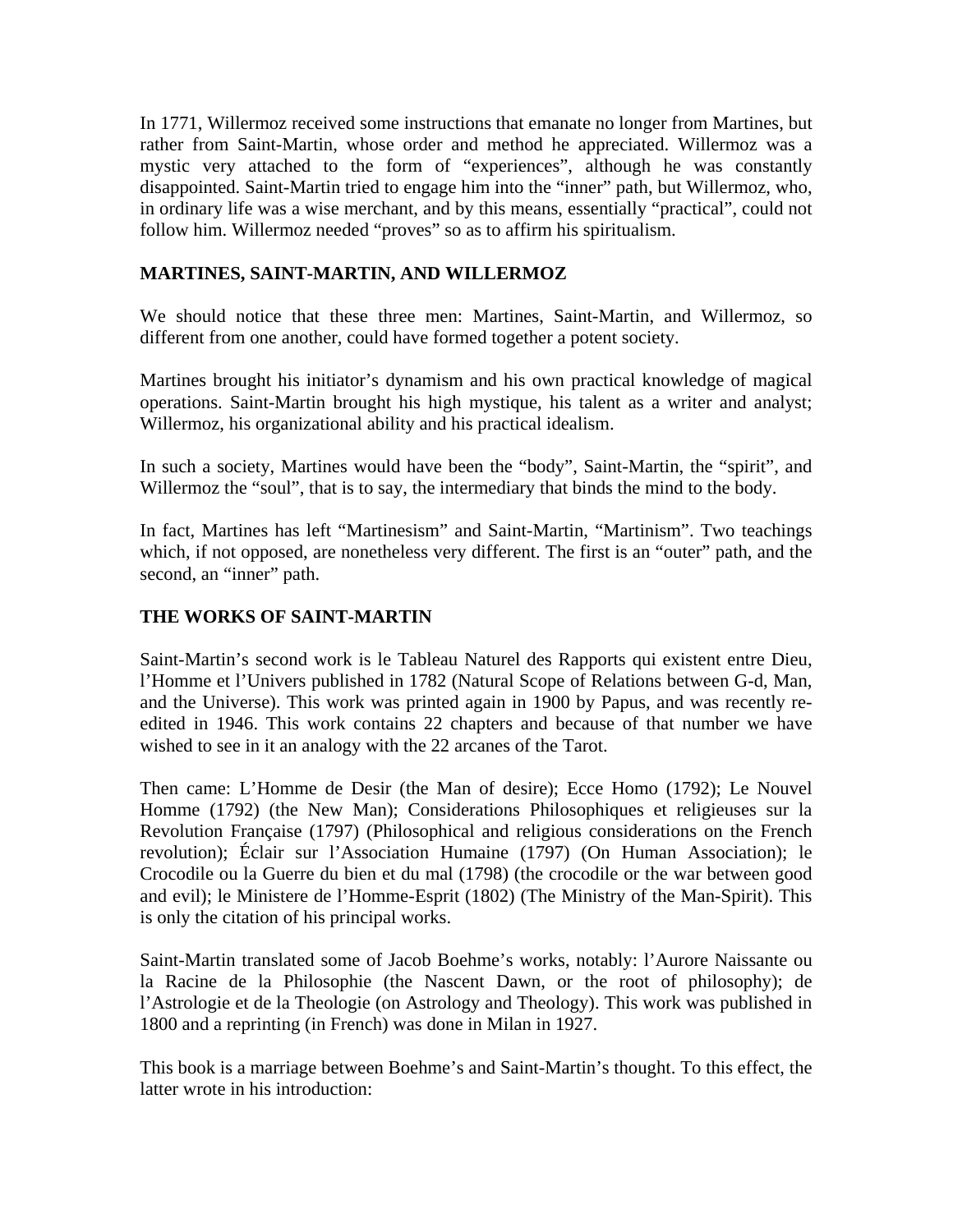"My readers will agree that my task as a translator had in itself enough difficulties, when they learn that the most advanced knowledgeable ones of the German tongue have pain to comprehend Boehme's language, either because of his antique style, rough and somewhat untidy, or because of the depth of the subjects he is treating, so foreign to the ordinary men. When they know, above all, that in these types of topics, the German tongue has numerous wording, each one containing an infinity of different meanings; that my author has constantly those undecided words, and that I had to seize and vary the precise determination according to the diverse occurrences…''.

## **EXCERPTS OF SAINT-MARTIN'S WORKS**

In order to offer a glimpse of saint-Martin's doctrine, or Martinism, we will quote some passages of his works, extracted from the collection published by Andre Tanner in 1946.

Here is firstly: "Origine et Fin de l'Homme" (Man's origin and end), extracted from le Tableau Naturel. In this passage we may sense well Martines de Pasqually's influence and that of the Doctrine of Reintegration.

"Let us distance ourselves from those criminal and senseless ideas about that nothingness, to which some blind men teach that we owe our origin. Let us not weaken our being: it is made for a sublime distinction, but it can only be no more than its Principle since according to the simple physical laws the beings cannot elevate themselves more than to the degree from which they had descended. Nonetheless those laws would cease to be true and universal, if the Man's principle would be the nothingness. Everything however announces us enough our rapport with the center itself, being the producer of immaterial universality, and of the corporal universality, since all our efforts tend to continually appropriate one and the other, and attach to them all the virtues around us.

Let us observe that this doctrine, about the emanation of man's intellectual being, agrees with the one which teaches us that all our discoveries in some way, are nothing but reminiscences .We may even say that these two doctrines mutually support one another: and if we are emanated from a universal source of truth, then no truth must seem new to us; reciprocally, if no truth seems new to us, and if we only perceive the memory of or the representation of that which was hidden in ourselves, we must have taken knowledge of it in the universal source of truth…" We may advance that all beings created and emanated in a temporal region, and Man consequently, toil at the same work, which is to recover their resemblance with their principle, that is to say, to grow unceasingly till they come to a point of producing their own fruit, just as they have produced their own within themselves. That is why Man, having the reminiscence of Light and Truth, proves that he has descended from a sojourn of Light and Truth..." (pp. 51-54).

The following considerations about time and space are utterly metaphysical:

"Time is nothing but an interval between two actions: it is nothing but a contraction, a suspension, in the faculties of a being. And each year, each month, each week, each day,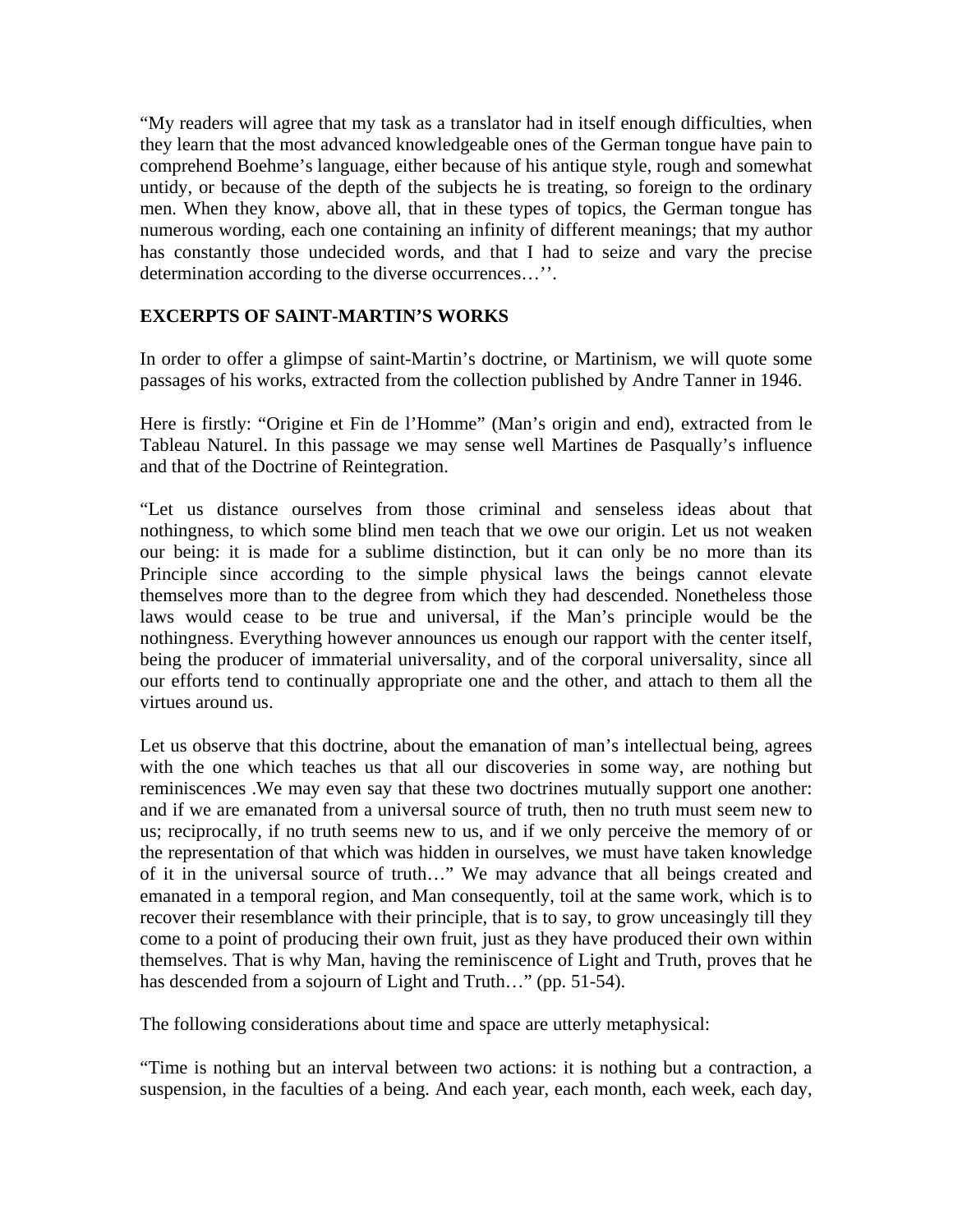each hour, each moment, the higher principle takes away and returns the powers to the beings, and it is that alternative what forms time. Meanwhile I can add that the surface experiences equally that alternative, that it is submitted to the same progressions than time: which makes that time and space are proportional. Lastly, let us consider time like the space contained between two lines that form an angle. The further the beings are from the vertex of the angle, the more they have to subdivide their action to complete it or to run the space from one line to the other; on the contrary, the closer they are to that top angle]]]], the more their action simplifies itself: let us judge by this which must be the simplification of action in the Principle-Being, who himself is the vertex of the angle. This being having not to run more than the unity of its own essence to reach the fullness of all its acts and of all its powers, time are absolutely null for him…" (p. 91-92).

Here is a passage which our modern physicians would not disclaim:

"It is unquestionable that matter does not exist solely by movement; because we see that when the bodies are deprived of the one who is given to him for a while, they dissolve and disappear insensibly It is as ascertained by this same observation that the movement that gives life to a body, does not belong to them, not properly, since we see him cease within themselves, before they ceased to be sensitive in our eyes; also, we cannot doubt that they be absolutely in his dependence since the cessation of that movement is the first act of their destruction. Let us conclude therefore that if all disappears as the movement withdraws, it is obvious that the surface does not exist solely by the movement, which is well different from saying that the movement is at the surface and in the surface... (p. 95). Excerpts from Errors and Truth."

For Saint-Martin the candidate to spiritual initiation is called "The Man of Desire". Here are some lines from the "Ministry of the Man-Spirit (Ministere de l'Homme-Esprit) to enlighten this designation:

"On the one hand the magnificence of Man's natural destiny is not to be able to be partial truly and radically produce everything. This only thing is the desire of G-d; all the other things that lead Man, the man is not partial to them; he is the slave or the toy of it. On the other hand, the magnificence of his ministry is to be able really and radically act only according to the positive order pronounced to him at any instant , as if by a master to his servant and this, by the sole authority that might be equitable, good, consequent, efficacious, and conform with the eternal desire."

## **MARTINISM IS CHRISTIAN BUT NOT CATHOLIC**

We have said with reason that Martinism was essentially Christian, because it refers fundamentally to the Christian religion independently of any cultural form, but it is not catholic. To be convinced, it suffices to refer to Saint-Martin's certain attacks against Catholicism:

"Catholicism to which belongs properly the title of religion, is the path of tests and of work to arrive at Christianity. Christianity is a region of enfranchisement and of liberty;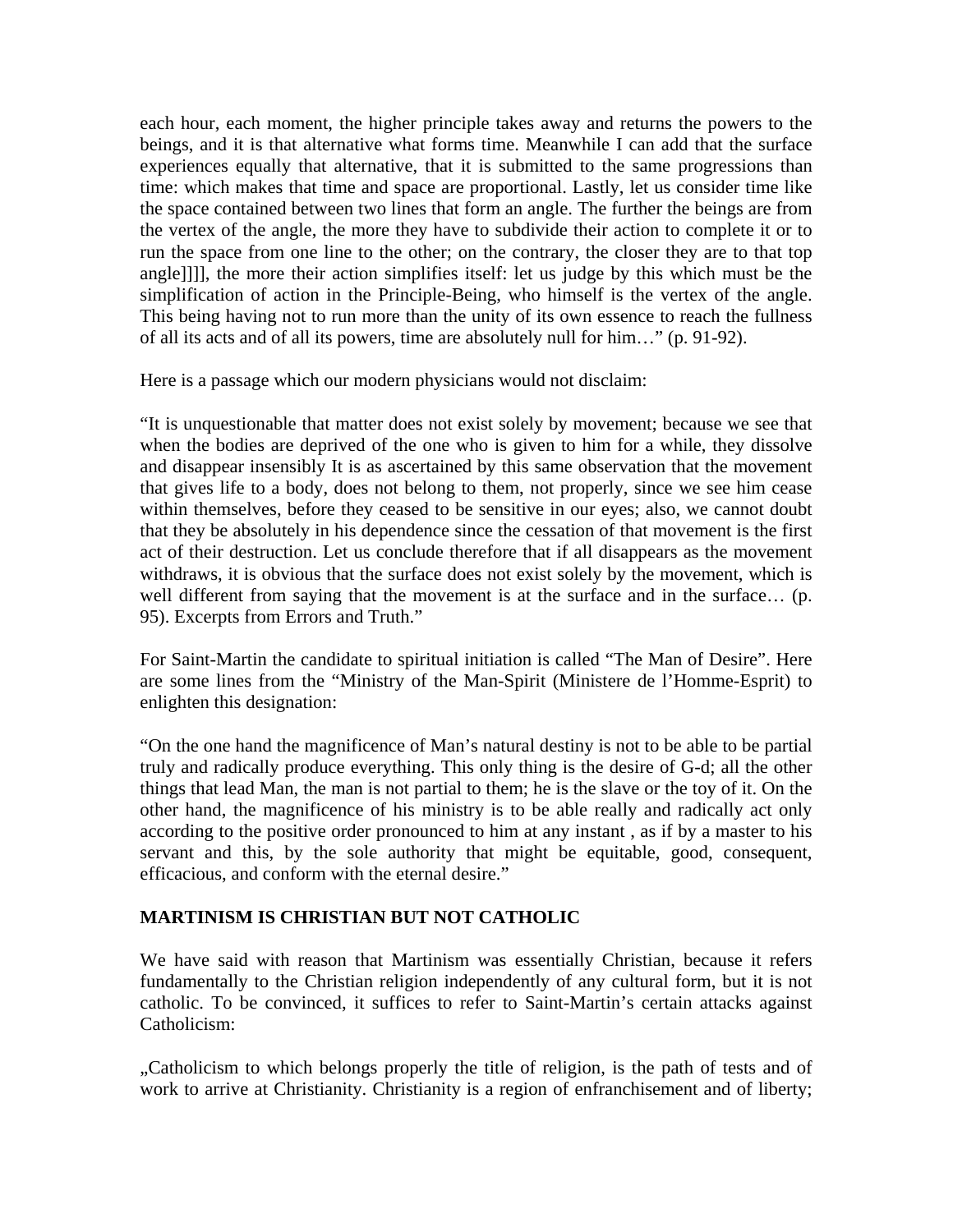Catholicism is nothing but the seminary of Christianity; it is the region of rules and discipline of the neophyte.

The exercise of these very faculties Christianity fills the whole world as an equal to G-d's spirit. Catholicism does not fill but a part of the globe, although the title that it bears presents itself as universal.

Christianity carries our faith up to the enlightened abode of the divine eternal word; Catholicism limits that faith to the limits of the written word or of the traditions.

Chrisitianism dilates and expends the use of our intellectual faculties. Catholicism tightens and circumscribes. Christianity shows us G-d uncovered in the bosom of our being, without the assistance of forms and formulas. Catholicism leaves it up to us to find G-d under the mechanism of ceremonies. Christianity has no monasteries, no anchorites, because it cannot isolate itself more than the sunlight, and because it searches like it to spread everywhere its splendor. It is Catholicism that has crowded the desert with solitaries, and the towns with religious communities, some to abandon themselves more fruitfully to their particular salvation, some others to offer the corrupt world some images of virtue and piety that may wake it up from its lethargy.

Christianity has no sect, since it embraces unity, and unity being alone cannot be divided from within. Catholicism has seen the birth in its bosom of multitude of schisms and sects which have brought further the reign of division more than that of concord; and that Catholicism itself when it believes to be in its most perfect degree of purity barely finds two of its members whose belief is uniform. Christianity has aroused no more than war against sin; Catholicism has aroused it against Men. (p.163 and sq.)."

## **SAINT-MARTIN'S TEACHINGS**

Martinism, of which it has been said that basically was just a philosophy like the "Cartesianism" of Descartes, or the "Spinozism" of Spinoza, is a very high form of spirituality that gives a vision of the world detached from any material contingence to the one who has the ability to possess it.

"Man, while discovering the science of his own greatness, learns that by leaning on a universal base his Intellectual Being becomes the true temple, that the torches which must enlighten him are the lights of the thought that surround him and follow him everywhere; that the Sacrificer, is his own confidence in the necessary existence of the Principle of order and of life; it is that burning and fecund persuasion before which death and darkness disappear; that the perfumes and offerings are his prayers, his desire, his zeal, for the reign of the exclusive Unity; that the altar, it is that eternal convention founded on his own emanation, and to which G-d and Man come, one, to find his glory, the other, his happiness. In one word, may the fire destined to holocausts, that fire which would never die. It is that divine spark placed on the path of the Throne of the Eternal, so as to enlighten the footsteps of those who had gone apart from it.; because finally Man must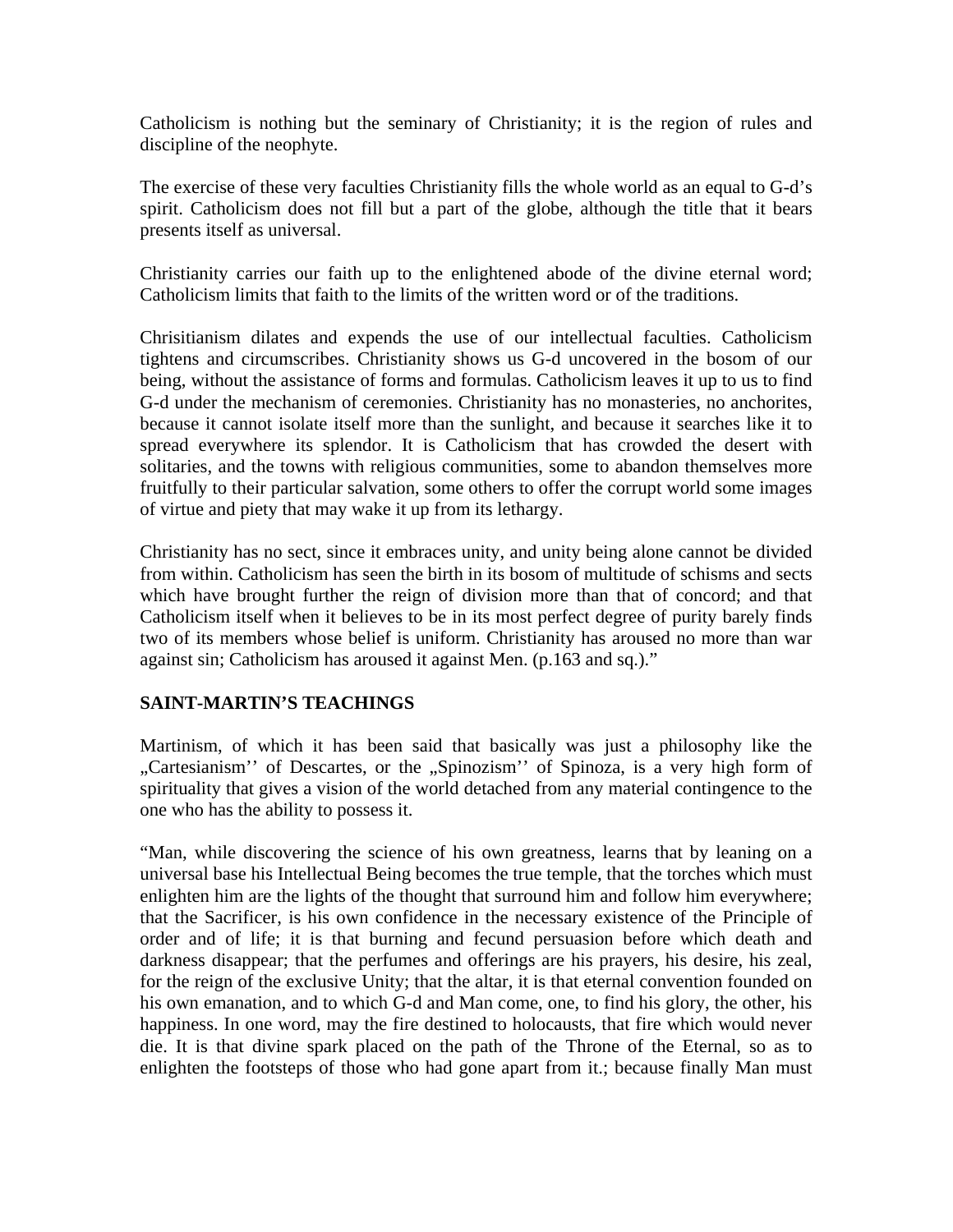not doubt that he had received the existence solely to be the living witness of Light and of Divinity."

This citation from the Tableau Naturel shows wells that for Saint-Martin it is the Spirit of Man that is the sole and true Temple.

#### **KNOWLEDGE ACCORDING TO SAINT-MARTIN**

Truth bursts in each phenomenon of the Universe. Intimate Knowledge is accessible to each one if he knows how to meditate and understand. Such is the introduction of Louis-Claude de Saint-Martin, in the Tableau Naturel. To this effect we can compare the Universe to a book:

The First Cause being the writer, or Nature Naturing. Nature, the books writes, or Nature Natured. Man being the reader.

This reader however does not understand, or he understands poorly, the exact meaning of the pages of the book. In order to have that intelligence, it is necessary to have patient meditations.

Saint-Martin perceives two natures in Man: the sensitive being, and the intellectual being. The first manifests in impulsion of the senses and the second, in the deliberation of the spirit.

The creative thought is superior and anterior to the object created by man, who "thinks his machine before machinating his thought".

From what or whom from does Man hold his faculty for thinking?

From what does he hold his physical being? It is impossible to think that "random" only could produce the world. Before any machine built by Man can we know the inventor, first his physical being, then his spiritual faculties, just by examining the machine?

Nonetheless the materialists while scrutinizing the world observe that the machine is made to function, they examine attentively the whole mechanism, they gaze at the exact and precise role of all the organs and astonish themselves when a possible "inventor" is admitted outside the machine! Our discoveries, in all domains, only make manifest the rapport that exists between our own light and things. That dependence of Man in relation to sensible things gives him the idea of a force and of a supreme and unique wisdom. All the philosophical and religious doctrines tend toward Unity.

Martinism is utterly the doctrine of Unity. No religion, no philosophy can respect more than Martinism the individualism of those who have rallied to it. This doctrine elevates Man spiritually and "inwardly". This is why it is truly esoteric.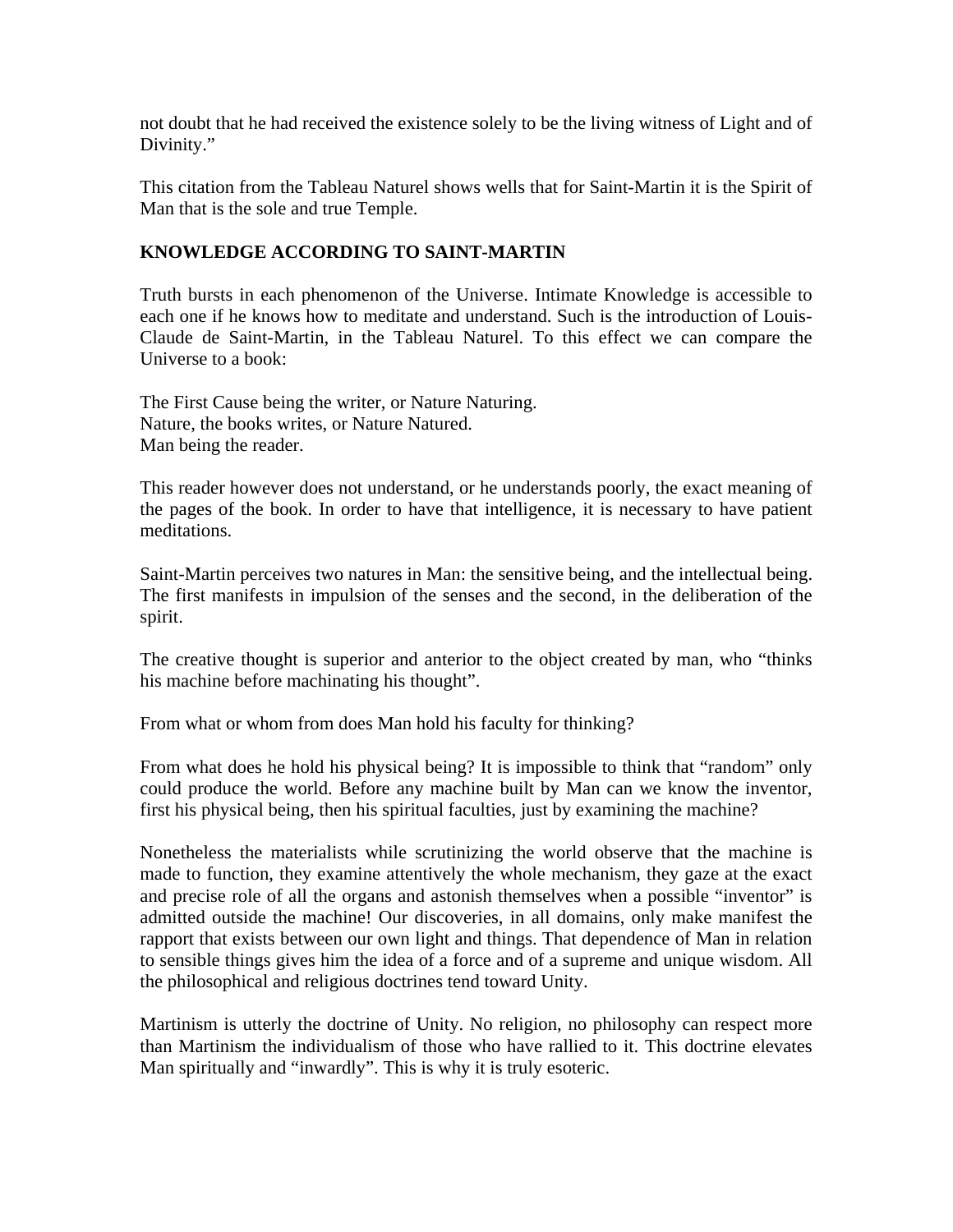#### **MARTINIST ORDERS AND RITES**

If we cannot prove that Louis-Claude de Saint-Martin has ever formed a group having a form, and a structure, it is because the documents are missing. If however he had formed a true secret society, there has been no archives and the members could have been bound by a non-transgressible oath (5).

Moreover, van Rijnbeck signals (6) three texts that are in favor of the hypothetical group formed by Saint-Martin. These texts are the following:

A passage in Souvenirs du Comte de Gleichen who reports that Saint-Martin had created in Paris a small school.

A friend of Varnhagen Von Ense dated 1821, where can be read: "Saint-Martin decided to found himself a society with the goal would be the "purest society".

A letter, author unknown that was addressed 20 December 1794 to Professor Koster. It speaks of Saint-Martin and of the members of his "intimate circle". In it, there is, properly said, a question of a "Society of Saint-Martin" and of a subsidiary of Strasbourg of that society.

> \* \* \*

In Masonic Orthodoxy Ragon notes the existence of a Martinist Rite including firstly ten grades that were later reduced to seven.

It is improbable that Louis-Claude de Saint-Martin has ever, in no epoch, created a "Martinistic Masonic Rite".

There has been very early some confusion between the first name Pasqually: Martines is the very name of Saint-Martin. From there the appellation "Martinist" applied indifferently to the Masonry of Martines and to the disciples of Saint-Martin. Albert Lantoine, a scholarly Masonic historian, also made that confusion; in La Franc-Maconnerie de chez Elle" speaks of the rite of the Elus-Cohens of Pasqually; he wrote:

"One of the adepts, Louis-Claude de Saint-Martin, known as the Unknown Philosopher, is so seduced by the system that he commits himself to perfection it. He creates a dissident branch, a little more complicated than the first one, where the Swedish Swedenborg's mystical reveries blend with the German Jacob Boehme. Of course he adds, he too imagines new grades…"

Albert Lantoine adopted without verification, his predecessors' theses. It is unconceivable that Saint-Martin, who had retired from Masonry would have created a particular rite and, above all, that he would have given it his name.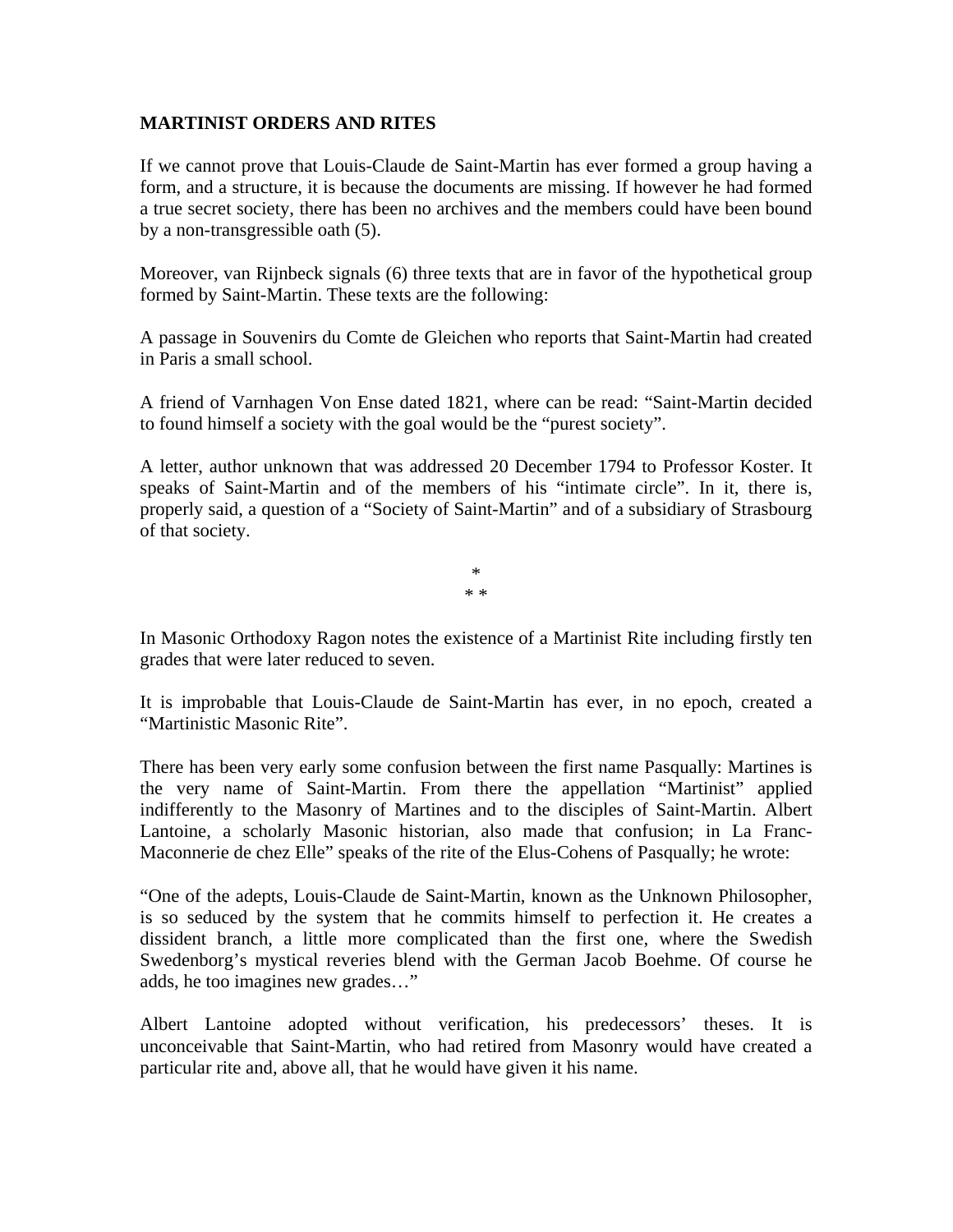It is in 1887 that Papus created a Martinist Order whose "subsidiaries" are discussible. He knew how to give that Order a rather great impulsion since he lasted till his death in 1916.

It was Teder (Charles Detre) who succeeded him, then Jean Bricaud. In 1913 a certain Ritual of the Martinist Order appeared under Teder's signature, with approval of Phaneg, who was secretary of the Sovereign Council, and of Papus, who was Grand master of the Order.

Under Bricaud's Grand mastery the Order did not admit but  $3<sup>rd</sup>$ . Degree Masons, of the grade of Master. The Martinist order (named Martinist Order of Lyon) continued its existence with Chevillon as a Grand Master. We know that the latter was assassinated by some militia members during the Occupation.

> \* \* \*

Victor Blanchard, who was substitute for the Grand Master of the Ordre Martiniste, did not want to accept Bricaud's Grand Mastery; he retired and founded a Martinist and Synarchique Order, of which he was recognized as Grand Master. The adjective "synarchique" does not let understand that this Order had anything in common with the political movement known as "Synarchy".

> \* \* \*

In 1931 some members of the Sovereign Council of the Martinist order founded by Papus, which did not admit Bricaud's initiatives and who did not want to rally with Blanchard, created "L'Ordre Martiniste Traditionnel" of which Victor-Emile Michelet, then Augustin Chaboseau were successively Grand Masters. This Order fell asleep in 1939. In September 1945 the O.M.T. strengthened with vigor under the Grand Mastery of Augustin Chaboseau. The latter died in January 1946 and he designated his son Jean Chaboseau as his successor as a Grand Master. Jean Chaboseau did not obtain unanimity of the Sovereign Council, of which several members left and retired from the Order. In September 1947, he abdicated by himself while affirming the "non-legitimacy" of such Martinist Order

> \* \* \*

By one of the members of Augustin Chaboseau's Sovereign Council a Rectified Martinist Order was founded 1948.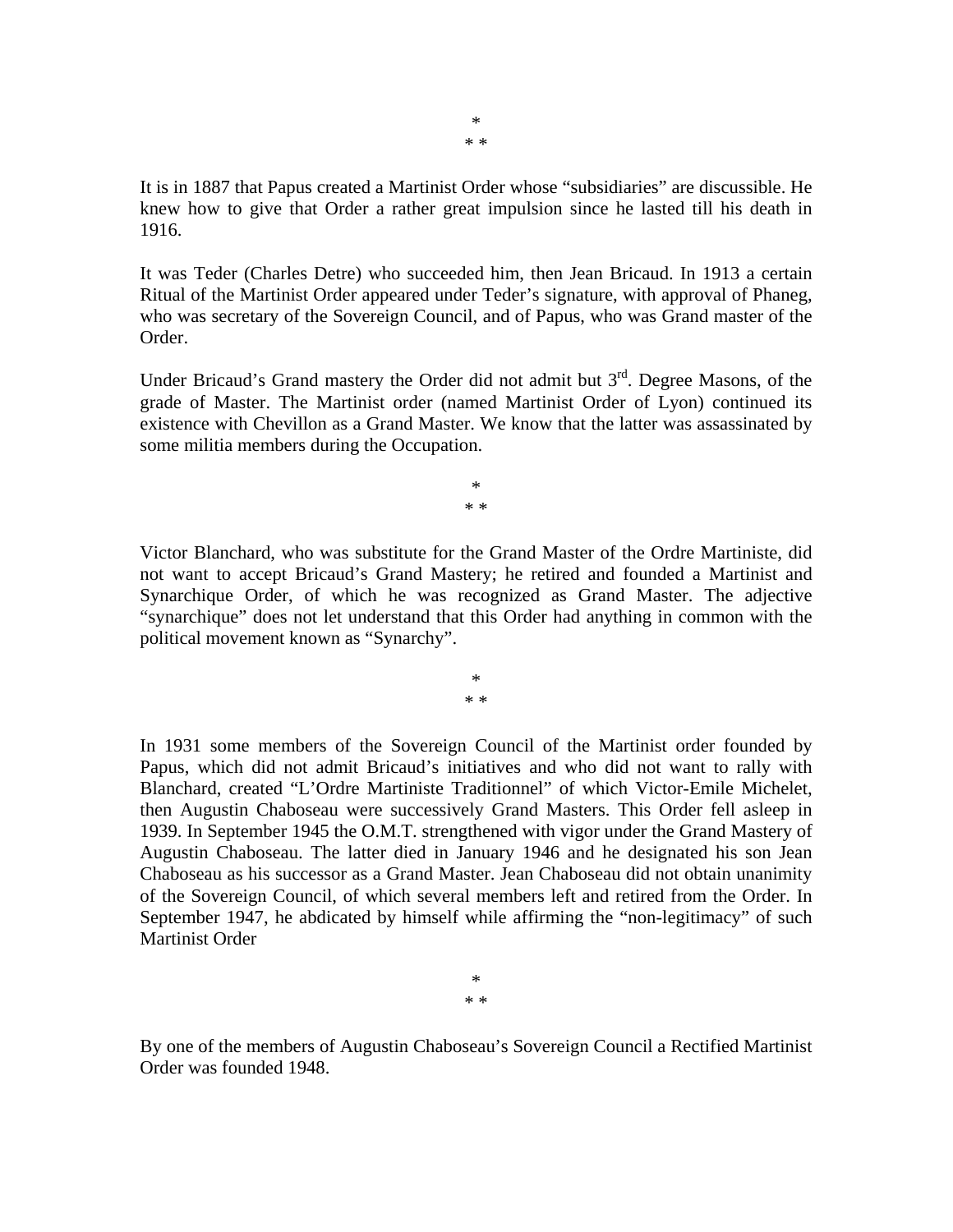We can therefore establish now the table of the different Martinist Orders:

Martinist Order of Papus, now disappeared. (O.M.P.) Synarchique Martinist Order of Blanchard. (O.M.S.) Martinist Order of Lyon. Traditional Martinist Order. (O.M.T) Rectified Martinist Order. (O.M.R.)

Let us signal that in 1946 a society was founded entitled "Les Amis de Saint-Martin", a society which, while it rejected all aspect of obedience proposed to form circles of study (study groups).

> \* \* \*

Without falling back in Papus and Teder's errors that made from their own Martinist Order a copy of Masonry by their Ritual, it is legitimate to think that a society without structure is not viable. Moreover it is to notice that it is its structure itself that gives to masonry its vitality and its longevity.

Also, the Rectified Martinist Order has established some frame rather supple that respect individualism that characterizes true Martinism, and rigid enough nonetheless so that the order may not disaggregate itself with the least air blow.

The Martinist Order confers the S.I. degree. Many meanings have been given to these two letters, Superieur Inconnu, Sovereign Judge (degree of Martines' Elus-Cohens), Societe des Inities (Society of Initiates), Societe Inconnue (Society Unknown), Sage Inconnu (Sage Unknown), etc…Some even went up to see in these two letters the initials of the Society of Jesus! (7).

The O.M.R. gives to these two letters the meaning of "Sage Initie", that is to say, in a simple way, "Placed on the Path of Wisdom". Here is the Declaration of this Order's principle:

I. The O.M.R. is a spiritualistic grouping uniting, fraternally all those who admit the necessity of an individual and collective redemption, based on the teachings of L.-C. de Saint-Martin.

II. Conformity with the teachings of Saint-Martin, the O.M.R. recognizes the truth of the Fall of Man and affirms the necessity of Reconciliation of Man with his Principle.

III. The O.M.R. joins the Tradition Chretienne (Christian Tradition) in what it contains as "truly universal" but could not be alleged to any exoterism whatsoever. The initiatic heritage preserved and transmitted by the O.M.R. is a transcendent spiritualism. The O.M.R. respects the different forms of the Tradition, which are but some fragmentation of the Primordial Tradition.